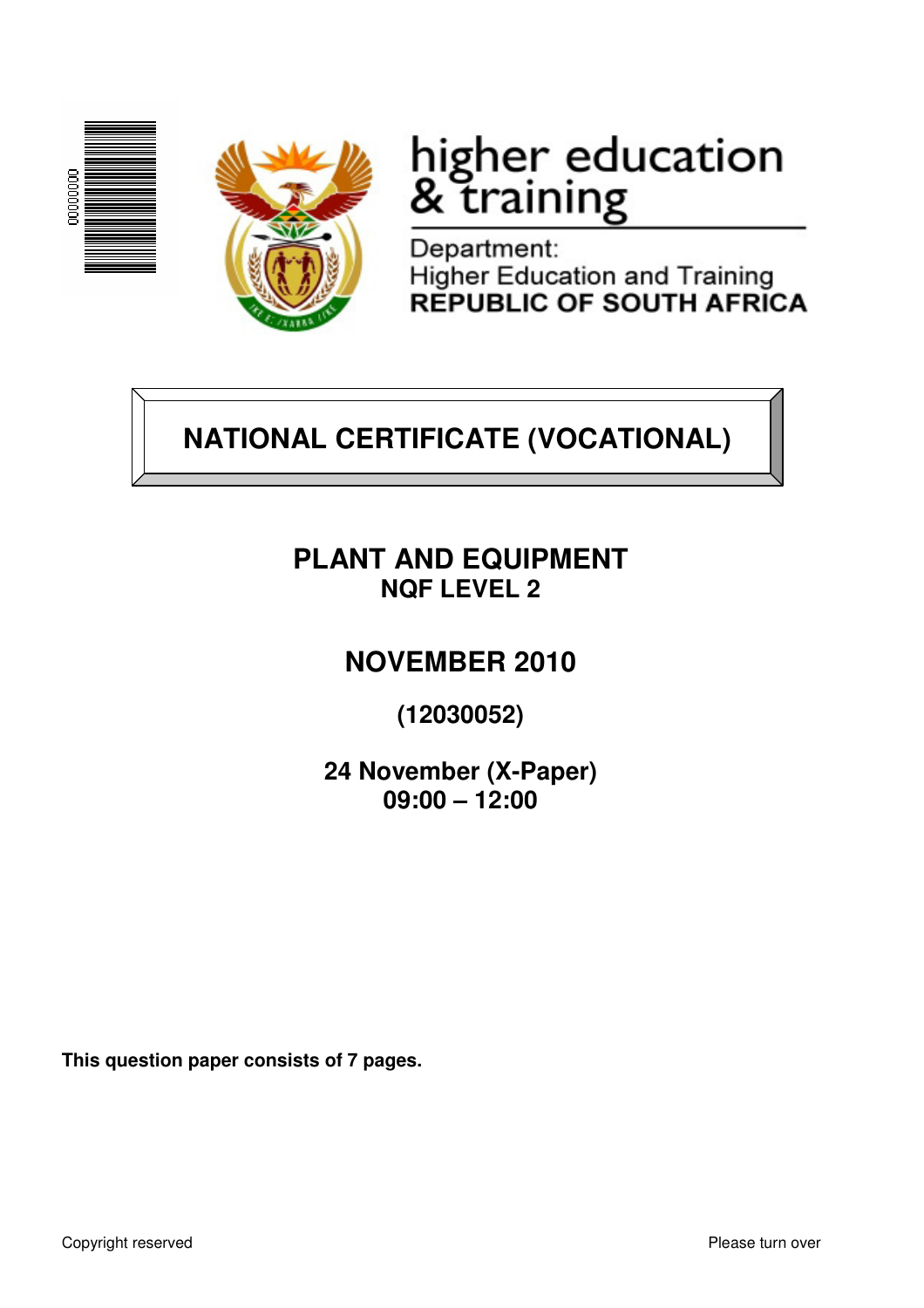#### **TIME: 3 HOURS MARKS: 100**

\_\_\_\_\_\_\_\_\_\_\_\_\_\_\_\_\_\_\_\_\_\_\_\_\_\_\_\_\_\_\_\_\_\_\_\_\_\_\_\_\_\_\_\_\_\_\_\_\_\_\_\_\_\_\_\_\_\_\_\_\_\_\_\_\_\_\_\_\_\_\_

#### **INSTRUCTIONS AND INFORMATION**

- 1. Answer ALL the questions.
- 2. Read ALL the questions carefully.
- 3. Number the answers according to the numbering system used in this question paper.
- 4. Rule off across the page after each completed question.
- 5. All work you do not want to be marked must be clearly crossed out.
- 6. All sketches must be clear and neat.
- 7. Write neatly and legibly.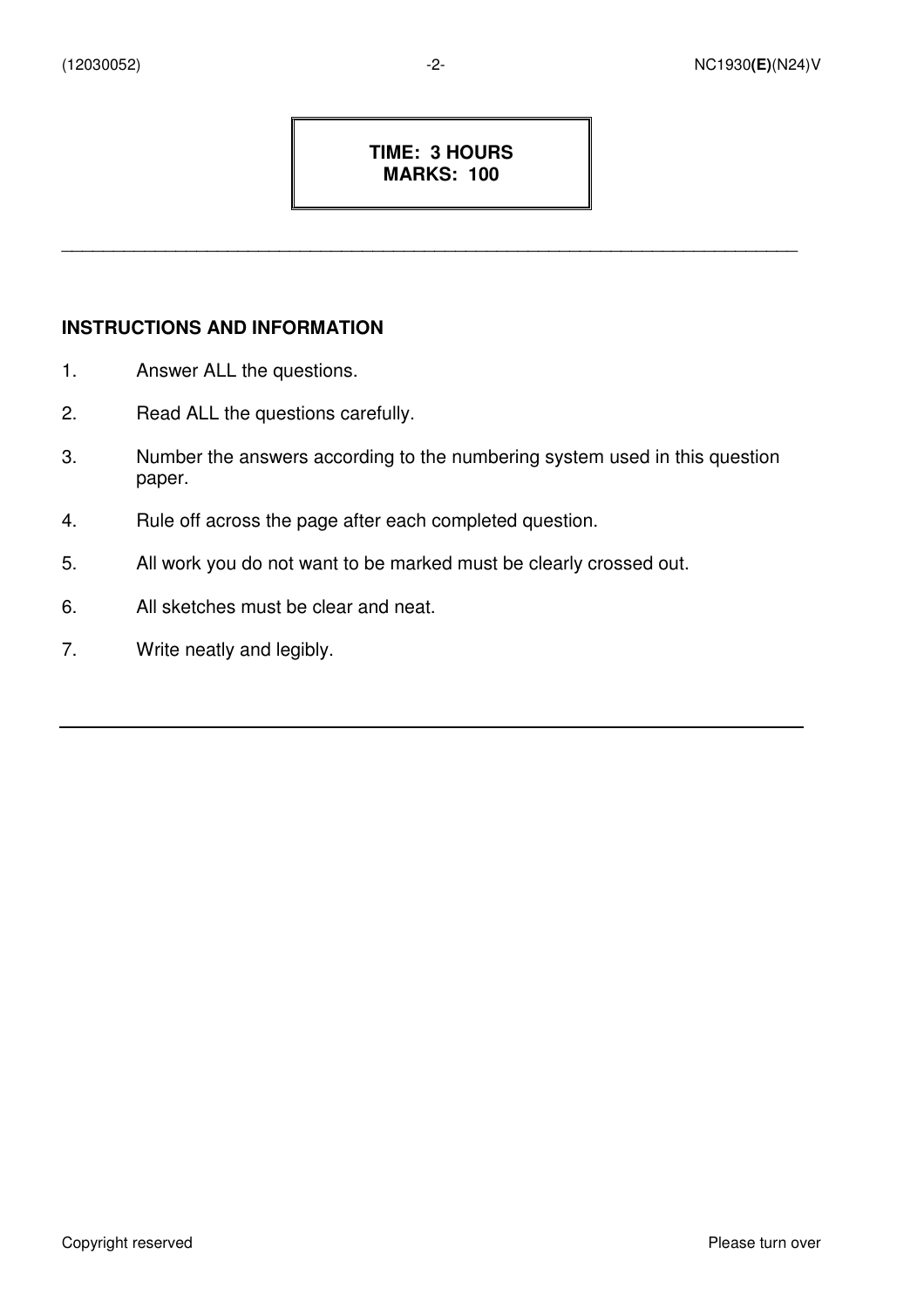#### **QUESTION 1: INTRODUCTION TO PLANT AND EQUIPMENT**

| 1.1 | What is the most important invention of all time?            |     |
|-----|--------------------------------------------------------------|-----|
| 1.2 | State TWO reasons why it is important to care for equipment. | (2) |
| 1.3 | Explain what is meant by <i>productivity</i> .               | [5] |

#### **QUESTION 2: LEGISLATION AND SAFETY REGULATIONS**

2.1 Briefly explain the following concepts from the Occupational Health and Safety Act (OHSA), 1993 (Act 85 of 1993):

| 2.4 | Name ONE consequence of poor housekeeping.                                                                                                                | (1)<br>[15] |
|-----|-----------------------------------------------------------------------------------------------------------------------------------------------------------|-------------|
| 2.3 | Describe the term <i>housekeeping</i> .                                                                                                                   | (2)         |
| 2.2 | To protect a construction worker from falling, certain edge protection methods<br>are used on a construction site. List FOUR of these protection methods. | (4)         |
|     | Evaluation<br>2.1.4                                                                                                                                       | (2)         |
|     | Induction training<br>2.1.3                                                                                                                               | (2)         |
|     | 2.1.2 Consult                                                                                                                                             | (2)         |
|     | 2.1.1<br>Commencement                                                                                                                                     | (2)         |

#### **QUESTION 3: EXPLAIN AND RENDER BASIC FIRST AID**

| 3.1 | In life-threatening situations first aid is given with certain priorities. Name<br>these priorities in their specific order.                                                                                                                                                                                                                   | (3) |
|-----|------------------------------------------------------------------------------------------------------------------------------------------------------------------------------------------------------------------------------------------------------------------------------------------------------------------------------------------------|-----|
| 3.2 | First-aid situations often pose risks because they demand quick action under<br>dangerous conditions. The primary duty of a first-aider is to reduce risk of<br>further injury to himself/herself, any bystander and the injured person. To do<br>this he/she has to be aware of hazards in any accident situation. What are<br>these hazards? | (3) |
| 3.3 | Name TWO risk factors threatening the safety of a person administering first<br>aid to an injured person.                                                                                                                                                                                                                                      | (2) |
| 3.4 | List any THREE emergency services required for any emergency.                                                                                                                                                                                                                                                                                  | (3) |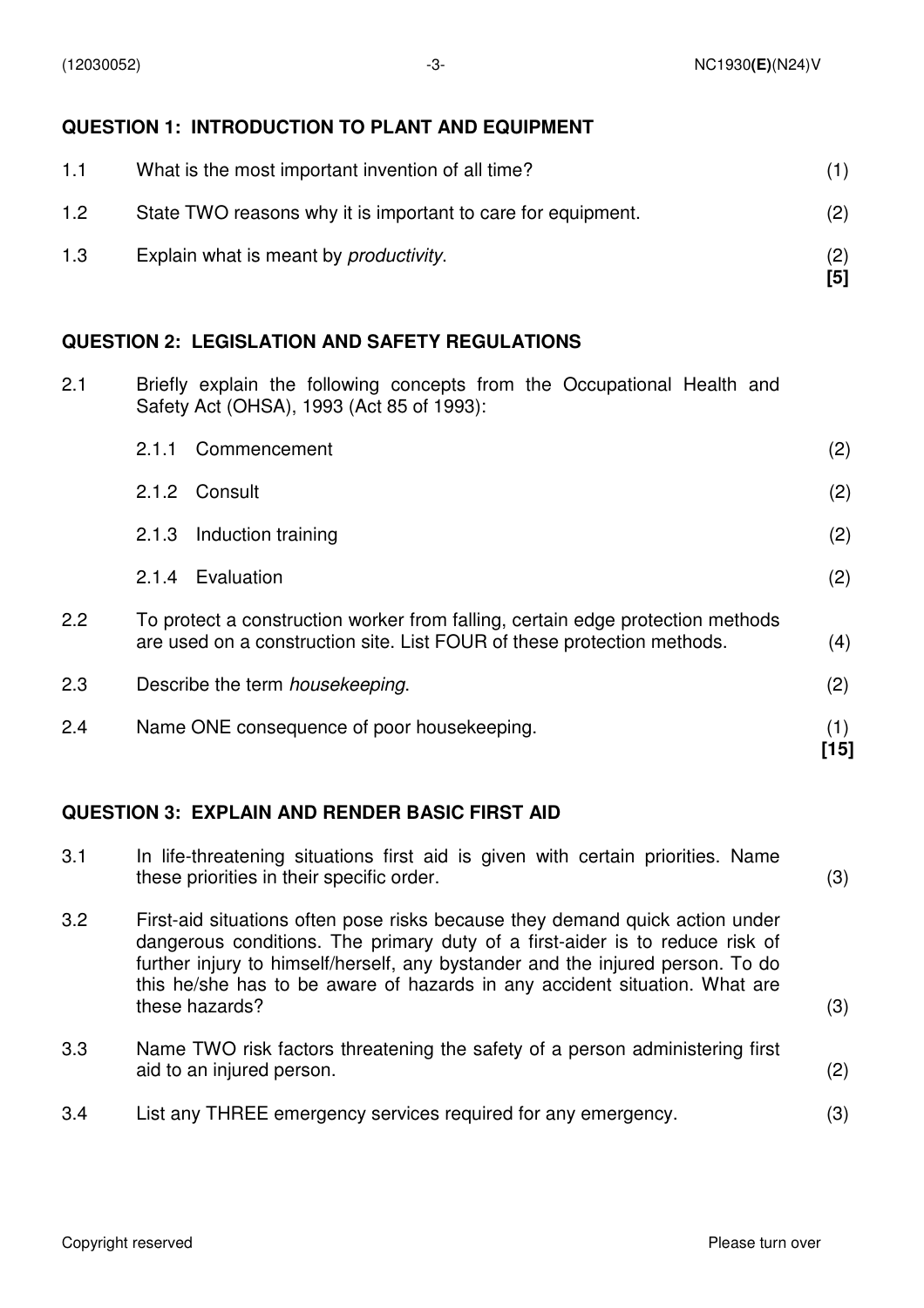| 3.5 | What steps will be taken in the following situations which needs basic first-aid |
|-----|----------------------------------------------------------------------------------|
|     | assistance?                                                                      |

- 3.5.2 Injured eye
- 3.5.3 Cut finger
- 3.5.4 Sprained muscle  $\binom{4}{15}$

#### **QUESTION 4: HAND TOOLS**

| 4.1 | Briefly describe the use of the following hand tools:                                                               |     |  |
|-----|---------------------------------------------------------------------------------------------------------------------|-----|--|
|     | Vernier<br>4.1.1                                                                                                    | (1) |  |
|     | Wheel brace<br>4.1.2                                                                                                | (1) |  |
|     | 4.1.3<br>Pipe cutter                                                                                                | (1) |  |
|     | Hacksaw<br>4.1.4                                                                                                    | (1) |  |
|     | 4.1.5<br>Raking tool                                                                                                | (1) |  |
|     | 4.1.6<br>Hawk                                                                                                       | (1) |  |
|     | Notched trowel<br>4.1.7                                                                                             | (1) |  |
|     | 4.1.8<br>Glass cutter                                                                                               | (1) |  |
|     | 4.1.9<br>Torque wrench                                                                                              | (1) |  |
| 4.2 | Which type of wood is used for simple shuttering for concrete mouldings?                                            | (1) |  |
| 4.3 | Give reasons why a blunt tool is more dangerous to work with than a sharp<br>tool.                                  | (3) |  |
| 4.4 | You are required to drill a 6 mm hole through a mild steel plate. Explain all the<br>steps in getting the job done. | (5) |  |
| 4.5 | What is the name given to the stone used to sharpen chisels?                                                        | (2) |  |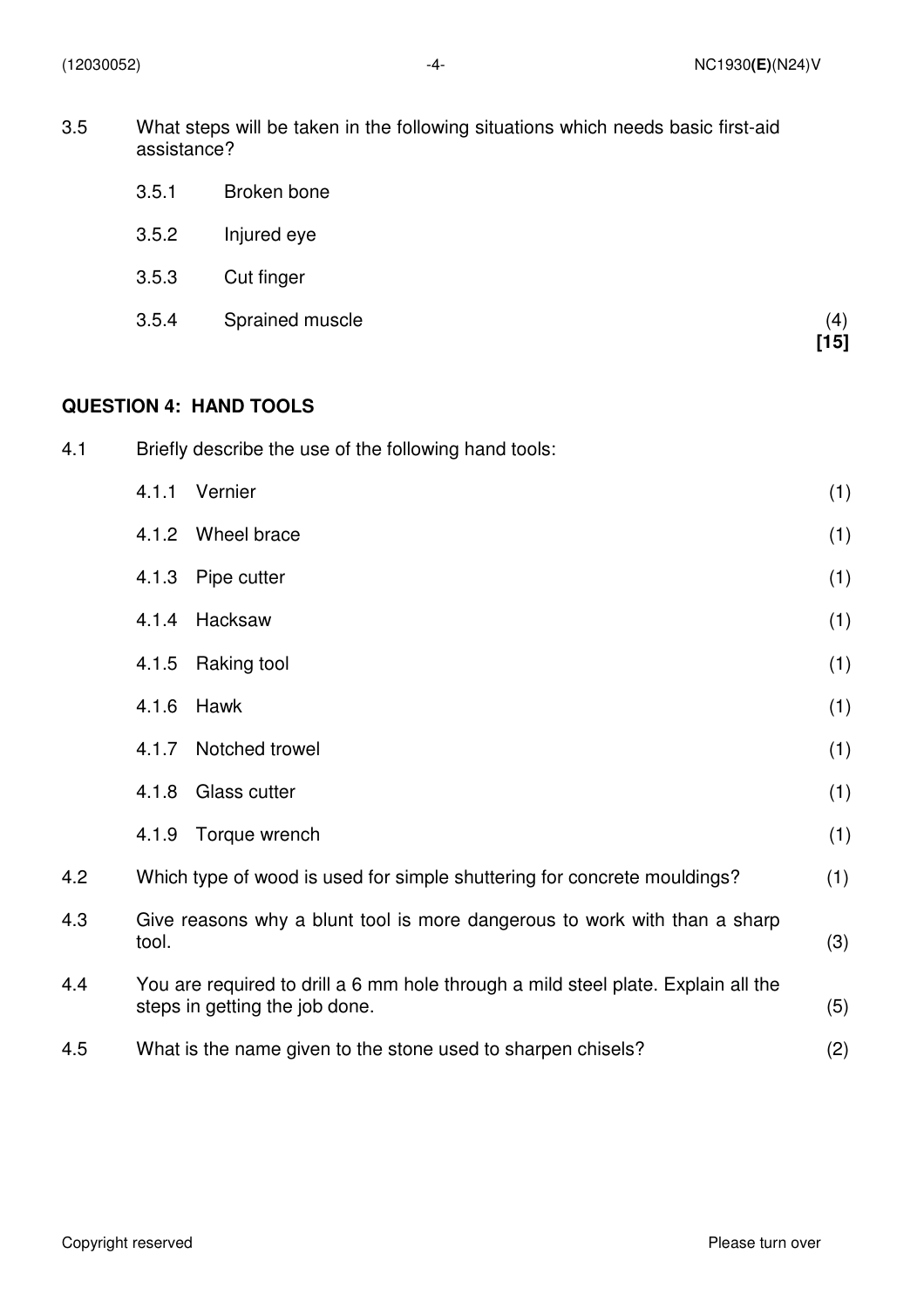- 4.6 Briefly describe the cleaning of the following hand tools:
	- 4.6.1 Hand plane
	- 4.6.2 **Sockets**
	- 4.6.3 Sliding T-bevel
	- 4.6.4 Brace and bits
	- 4.6.5 Bricklayer's trowel (5)
		-
- 4.7 Identify the following spanners. Write only the answer next to the question number  $(4.7.1 - 4.7.5)$  in the ANSWER BOOK.

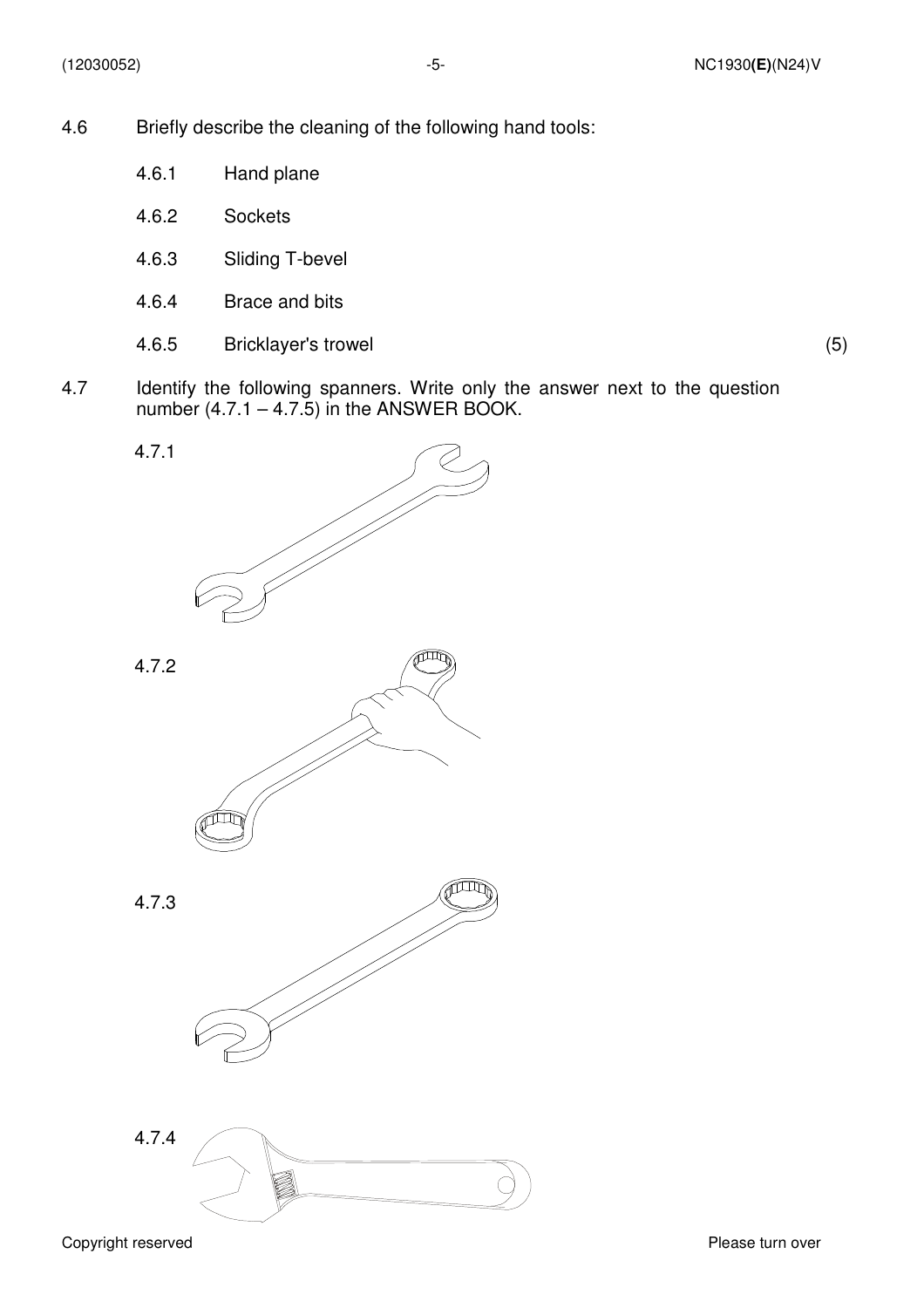

 (5)  **[30]** 

#### **QUESTION 5: LADDERS**

5.1 The diagram below shows a type of ladder used on a construction site. Name the type of ladder  $(5.1.1)$  an its parts  $(5.1.2 - 5.1.6)$ . Write only the answer next to the question number  $(5.1.1 - 5.1.6)$  in the ANSWER BOOK.



5.2 Explain the correct positioning of a ladder against a wall by means of a sketch.

 (4)  **[10]**